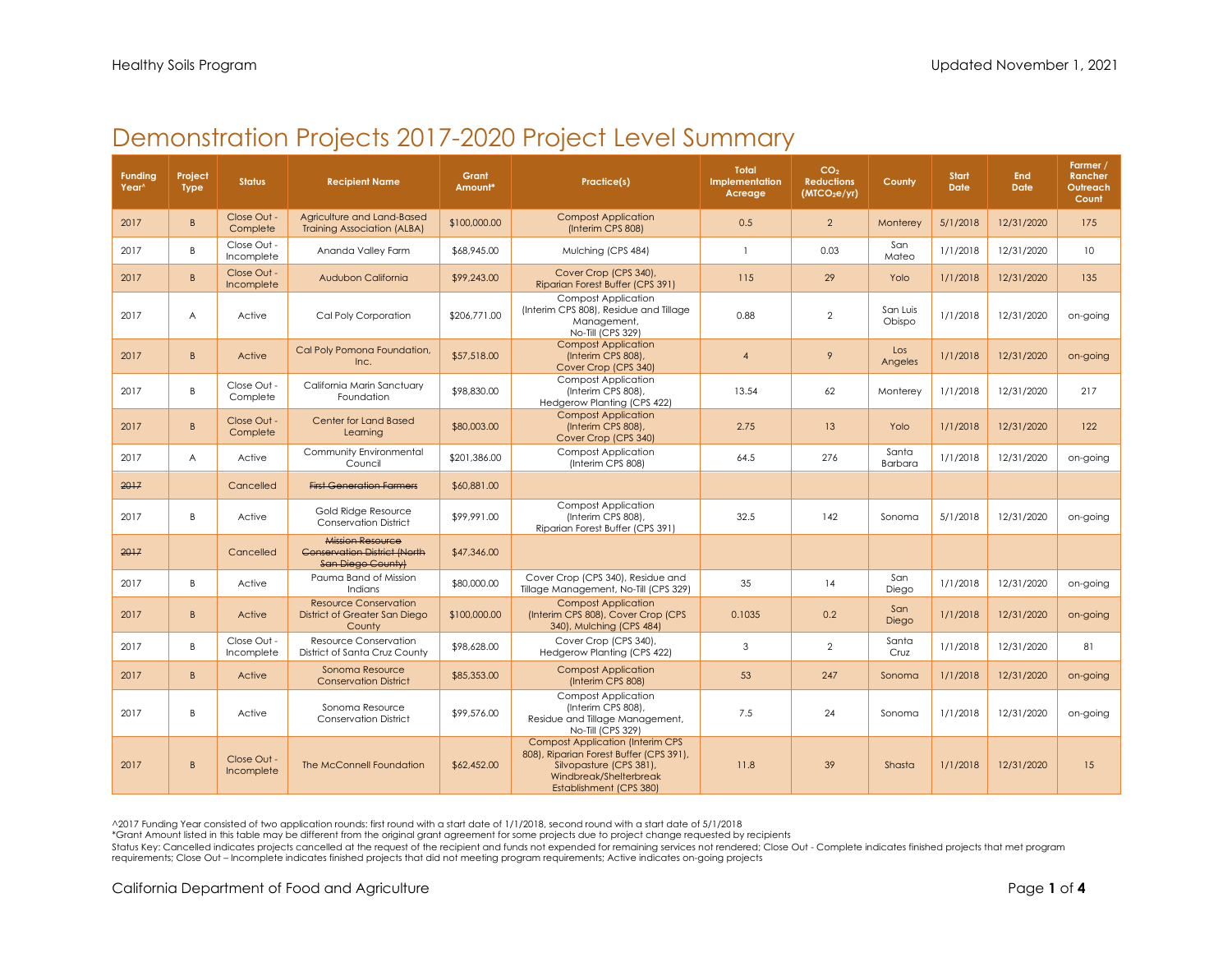| <b>Funding</b><br>Year <sup>^</sup> | Project<br><b>Type</b> | <b>Status</b>             | <b>Recipient Name</b>                                                                                              | Grant<br>Amount* | Practice(s)                                                                                                                    | <b>Total</b><br>Implementation<br>Acreage | CO <sub>2</sub><br><b>Reductions</b><br>(MICO <sub>2</sub> e/yr) | County                               | Start<br><b>Date</b> | <b>End</b><br><b>Date</b> | Farmer /<br>Rancher<br>Outreach<br>Count |
|-------------------------------------|------------------------|---------------------------|--------------------------------------------------------------------------------------------------------------------|------------------|--------------------------------------------------------------------------------------------------------------------------------|-------------------------------------------|------------------------------------------------------------------|--------------------------------------|----------------------|---------------------------|------------------------------------------|
| 2017                                | A                      | Active                    | The Regents of the University<br>of California, Davis                                                              | \$237,305.00     | <b>Compost Application (Interim CPS</b><br>808), Cover Crop (CPS 340), Residue<br>and Tillage Management, No-Till (CPS<br>329) | 35                                        | 65                                                               | Fresno                               | 1/1/2018             | 12/31/2020                | on-going                                 |
| 2017                                | A                      | Active                    | The Regents of the University<br>of California, Davis                                                              | \$250,000.00     | Cover Crop (CPS 340),<br><b>Compost Application (Interim CPS</b><br>808)                                                       | 10.8                                      | 29                                                               | Yolo                                 | 1/1/2018             | 12/31/2020                | on-going                                 |
| 2017                                | B                      | Close Out -<br>Incomplete | The Regents of the University<br>of California, Davis<br>(UCDavis_6494_ZhuBarker)                                  | \$99,828.00      | Cover Crop (CPS 340)                                                                                                           | 22                                        | 5                                                                | Tehama,<br>Merced                    | 5/1/2018             | 12/31/2020                | 58                                       |
| 2017                                | A                      | Active                    | The Regents of the University<br>of California, Davis on behalf<br>of Agriculture and Natural<br><b>Resources</b>  | \$227,417.00     | <b>Compost Application</b><br>(Interim CPS 808)                                                                                | $\overline{6}$                            | 27                                                               | Yuba                                 | 1/1/2018             | 12/31/2020                | on-going                                 |
| 2017                                | A                      | Active                    | The Regents of the University<br>of California, Davis on behalf<br>of Agriculture and Natural<br>Resources         | \$235,797.00     | <b>Compost Application</b><br>(Interim CPS 808),<br>Cover Crop (CPS 340)                                                       | 112                                       | 239                                                              | Merced.<br>Sutter,<br>San<br>Joaquin | 1/1/2018             | 12/31/2020                | on-going                                 |
| 2017                                | A                      | Close Out -<br>Complete   | The Regents of the University<br>of California, Davis on behalf<br>of Agriculture and Natural<br><b>Resources</b>  | \$249,578.00     | Mulching (CPS 484)                                                                                                             | 205                                       | 42                                                               | Fresno                               | 1/1/2018             | 12/31/2020                | 142                                      |
| 2017                                | B                      | Close Out -<br>Complete   | The Regents of the University<br>of California, Davis on behalf<br>of Agriculture and Natural<br>Resources         | \$100,000.00     | <b>Compost Application</b><br>(Interim CPS 808),<br>Cover Crop (CPS 340)                                                       | 4.32                                      | 6                                                                | Siskiyou                             | 1/1/2018             | 12/31/2020                | 184                                      |
| 2017                                | B                      | Active                    | University of California, Davis<br>(UCDVolder 6494)                                                                | \$92,213.00      | Cover Crop (CPS 340)                                                                                                           | 8                                         | $\overline{4}$                                                   | Lake                                 | 5/1/2018             | 12/31/2020                | on-going                                 |
| 2017                                | B                      | Close Out -<br>Incomplete | Upper Salinas - Las Tablas<br>Resource Conservation<br>District (USLTRCD)                                          | \$90,000.00      | Resideue and Tillage Management,<br>Reduced-Till (NRCS CPS 345), Residue<br>and Tillage Management, No-Till<br>(NRCS CPS 329)  | 423.18                                    | 68                                                               | San Luis<br>Obispo                   | 5/1/2018             | 12/31/2020                | 64                                       |
| 2017                                | A                      | Close Out -<br>Incomplete | West Coast Waste, Inc.                                                                                             | \$203,489,00     | <b>Compost Application</b><br>(Interim CPS 808),<br>Mulching (CPS 484)                                                         | 3.34                                      | $\overline{7}$                                                   | Madera                               | 1/1/2018             | 12/31/2020                | 23                                       |
| 2017                                | A                      | Active                    | Yolo County Resource<br><b>Conservation District</b>                                                               | \$249,178.00     | <b>Compost Application</b><br>(Interim CPS 808)                                                                                | 50                                        | 227                                                              | Yolo                                 | 1/1/2018             | 12/31/2020                | on-going                                 |
| 2018                                | $\overline{A}$         | Active                    | <b>Alameda County Resource</b><br><b>Conservation District</b>                                                     | \$249,801.63     | <b>Compost Application</b><br>(Interim CPS 808)                                                                                | 10 <sup>°</sup>                           | 45.5                                                             | Alameda                              | 8/1/2019             | 3/31/2022                 | on-going                                 |
| 2018                                | A                      | Active                    | Cal Poly Corporation, an<br>auxiliary non-profit of<br>California Polytechnic State<br>University, San Luis Obispo | \$249,162.50     | Cover Crop (CPS 340)                                                                                                           | 6.2                                       | 2.6                                                              | San Luis<br>Obispo                   | 8/1/2019             | 3/31/2023                 | on-going                                 |
| 2018                                | $\overline{A}$         | Active                    | California Marine Sanctuary<br>Foundation                                                                          | \$248,626.27     | <b>Compost Application (Interim CPS</b><br>808), Mycorrhizal Application                                                       | 7.18                                      | 30                                                               | Monterey                             | 8/1/2019             | 6/30/2022                 | on-going                                 |
| 2018                                | B                      | Active                    | Coastal San Luis Resource<br><b>Conservation District (Coastal</b><br>San Luis RCD)                                | \$77,542.05      | <b>Compost Application</b><br>(Interim CPS 808)                                                                                | 6.5                                       | 30                                                               | San Luis<br>Obispo                   | 8/1/2019             | 3/31/2022                 | on-going                                 |
| 2018                                | B                      | Active                    | Community Alliance with<br><b>Family Farmers (CAFF)</b>                                                            | \$99,996.17      | Cover Crop (CPS 340)                                                                                                           | 38.5                                      | 7.7                                                              | Merced.<br>Colusa,<br>Yolo           | 8/1/2019             | 3/31/2022                 | on-going                                 |
| 2018                                | B                      | Cancelled                 | <b>Dixon Resource Conservation</b><br><b>District</b>                                                              | \$99,888.10      |                                                                                                                                |                                           |                                                                  |                                      |                      |                           | on-going                                 |

^2017 Funding Year consisted of two application rounds: first round with a start date of 1/1/2018, second round with a start date of 5/1/2018

\*Grant Amount listed in this table may be different from the original grant agreement for some projects due to project change requested by recipients

Status Key: Cancelled indicates projects cancelled at the request of the recipient and funds not expended for remaining services not rendered; Close Out - Complete indicates finished projects that met program<br>requirements;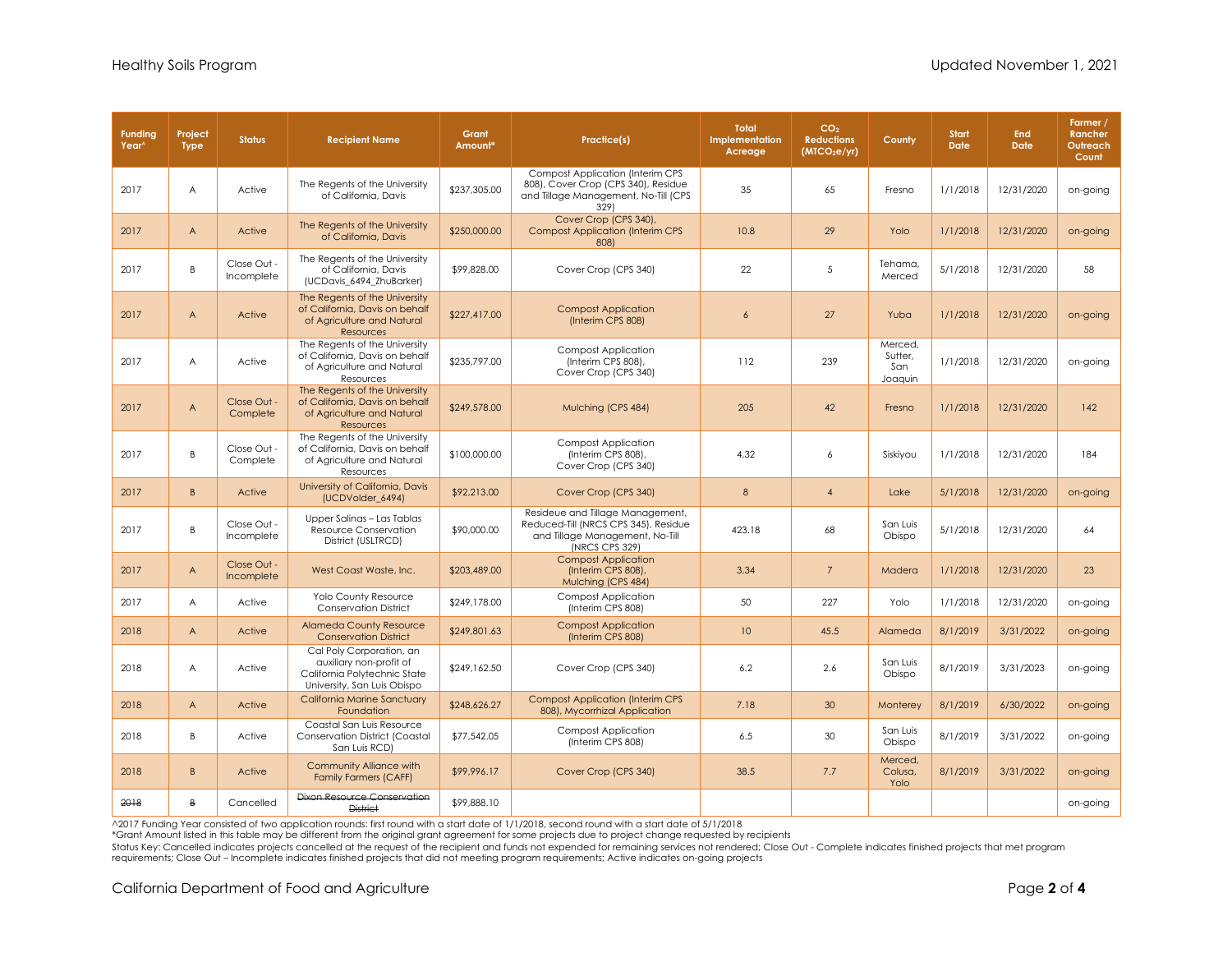| <b>Funding</b><br>Year <sup>^</sup> | Project<br><b>Type</b> | <b>Status</b> | <b>Recipient Name</b>                                                                                       | Grant<br>Amount* | Practice(s)                                                                                                                                             | <b>Total</b><br>Implementation<br>Acreage | CO <sub>2</sub><br><b>Reductions</b><br>(MICO <sub>2</sub> e/yr) | County                  | <b>Start</b><br><b>Date</b> | <b>End</b><br><b>Date</b> | Farmer /<br>Rancher<br>Outreach<br>Count |
|-------------------------------------|------------------------|---------------|-------------------------------------------------------------------------------------------------------------|------------------|---------------------------------------------------------------------------------------------------------------------------------------------------------|-------------------------------------------|------------------------------------------------------------------|-------------------------|-----------------------------|---------------------------|------------------------------------------|
| 2018                                | $\overline{A}$         | Active        | <b>Gold Ridge Resource</b><br><b>Conservation District</b>                                                  | \$249,508.21     | <b>Aerated Compost Tea</b>                                                                                                                              | 2.05                                      | 0.1                                                              | Sonoma                  | 8/1/2019                    | 3/31/2023                 | on-going                                 |
| 2018                                | $\overline{B}$         | Cancelled     | MESA Inc.                                                                                                   | \$99,995.89      |                                                                                                                                                         |                                           |                                                                  |                         |                             |                           | on-going                                 |
| 2018                                | $\overline{B}$         | Active        | <b>Mission Resource</b><br><b>Conservation District</b>                                                     | \$73,097.53      | Cover Crop (CPS 340), Mulching (CPS<br>484), Compost Application (Interim<br>CPS 808), Residue and Tillage<br>Management, Reduced-Till (CPS 345)        | 10                                        | 39.4                                                             | San<br>Diego            | 8/1/2019                    | 3/31/2022                 | on-going                                 |
| 2018                                | B                      | Active        | Organic Fertilizer Association<br>of California                                                             | \$81,863.50      | Cover Crop (CPS 340)                                                                                                                                    | 6                                         | $\mathbf{2}$                                                     | Glenn                   | 8/1/2019                    | 3/31/2022                 | on-going                                 |
| 2018                                | A                      | Active        | <b>Point Blue Conservation</b><br>Science                                                                   | \$212,139.09     | <b>Compost Application</b><br>(Interim CPS 808),<br>Range Planting (CPS 550)                                                                            | 346.7                                     | 228.2                                                            | Modoc                   | 8/1/2019                    | 3/31/2022                 | on-going                                 |
| 2018                                | B.                     | Active        | Resource Conservation<br>District of Greater San Diego<br>County                                            | \$99,995.50      | Prescribed Grazing (CPS 528)                                                                                                                            | 753                                       | $\mathbf{1}$                                                     | San<br>Diego            | 8/1/2019                    | 3/31/2022                 | on-going                                 |
| 2018                                | B.                     | Active        | Solano Resource<br><b>Conservation District</b>                                                             | \$95,034.09      | Riparian Forest Buffer (CPS 391),<br><b>Riparian Herbaceous Cover (CPS</b><br>390), Hedgerow Planting (CPS 422),<br><b>Conservation Cover (CPS 327)</b> | 31.9                                      | 15.6                                                             | Solano                  | 8/1/2019                    | 3/31/2022                 | on-going                                 |
| 2018                                | A                      | Active        | The Regents of the University<br>of California, Davis                                                       | \$249,682.05     | Compost Application<br>(Interim CPS 808)                                                                                                                | 108                                       | 480.6                                                            | Yolo                    | 8/1/2019                    | 3/31/2023                 | on-going                                 |
| 2018                                | $\mathsf{A}$           | Active        | The Regents of the University<br>of California, Davis                                                       | \$249,623.75     | <b>Compost Application</b><br>(Interim CPS 808),<br>Nutrient Management (CPS 590)                                                                       | 0.6                                       | 5.4                                                              | Yolo                    | 8/1/2019                    | 3/31/2022                 | on-going                                 |
| 2018                                | A                      | Active        | The Regents of the University<br>of California, on behalf of<br>Agriculture and Natural<br>Resources        | \$249,997.99     | <b>Compost Application</b><br>(Interim CPS 808)                                                                                                         | 0.64                                      | 2.9                                                              | Merced                  | 8/1/2019                    | 3/31/2022                 | on-going                                 |
| 2018                                | B                      | Active        | The Regents of the University<br>of California, on behalf of<br>Agriculture and Natural<br><b>Resources</b> | \$97,957.85      | Cover Crop (CPS 340)                                                                                                                                    | 34.93                                     | 4.9                                                              | Colusa                  | 8/1/2019                    | 3/31/2022                 | on-going                                 |
| 2018                                | B                      | Active        | The Regents of the University<br>of California, on behalf of<br>Agriculture and Natural<br>Resources        | \$41,939.38      | Field Border (CPS 386)                                                                                                                                  | 0.75                                      | 0.1                                                              | San<br>Joaquin          | 8/1/2019                    | 3/31/2023                 | on-going                                 |
| 2018                                | A                      | Active        | <b>Upper Salinas Las Tablas</b><br><b>Resource Conservation</b><br><b>District</b>                          | \$249,328.54     | Vermicompost,<br><b>Compost Application</b><br>(Interim CPS 808)                                                                                        | $\overline{6}$                            | 15.2                                                             | San Luis<br>Obispo      | 8/1/2019                    | 3/31/2022                 | on-going                                 |
| 2018                                | A                      | Active        | USDA-ARS                                                                                                    | \$244,159,78     | Residue and Tillage Management,<br>No-Till (CPS 329),<br>Cover Crop (CPS 340)                                                                           | 0.5                                       | 0.2                                                              | Fresno                  | 8/1/2019                    | 3/31/2022                 | on-going                                 |
| 2018                                | A                      | Active        | <b>Ventura County Resource</b><br><b>Conservation District</b>                                              | \$249,546.61     | <b>Compost Application</b><br>(Interim CPS 808),<br>Mulching (CPS 484)                                                                                  | 11.25                                     | 21.4                                                             | Ventura                 | 8/1/2019                    | 3/31/2022                 | on-going                                 |
| 2018                                | $\overline{B}$         | Cancelled     | West Hills Community College<br><b>District</b>                                                             | \$78,952.45      |                                                                                                                                                         |                                           |                                                                  |                         |                             |                           | on-going                                 |
| 2018                                | B                      | Active        | White Buffalo Land Trust                                                                                    | \$91,950.48      | Mulching (CPS 484),<br><b>Hedgerow Planting (422)</b>                                                                                                   | 2.58                                      | 3.5                                                              | Santa<br><b>Barbara</b> | 8/1/2019                    | 3/31/2022                 | on-going                                 |
| 2020                                | B                      | Active        | African American Farmers of<br>California                                                                   | \$99,997.19      | <b>Compost Application (Interim CPS</b><br>808), Cover Crop (CPS 340), Mulching                                                                         | 8.177                                     | 44.8                                                             | Fresno                  | 9/1/2020                    | 3/31/2023                 | on-going                                 |

^2017 Funding Year consisted of two application rounds: first round with a start date of 1/1/2018, second round with a start date of 5/1/2018

\*Grant Amount listed in this table may be different from the original grant agreement for some projects due to project change requested by recipients<br>Status Key: Cancelled indicates projects cancelled at the recipient of t